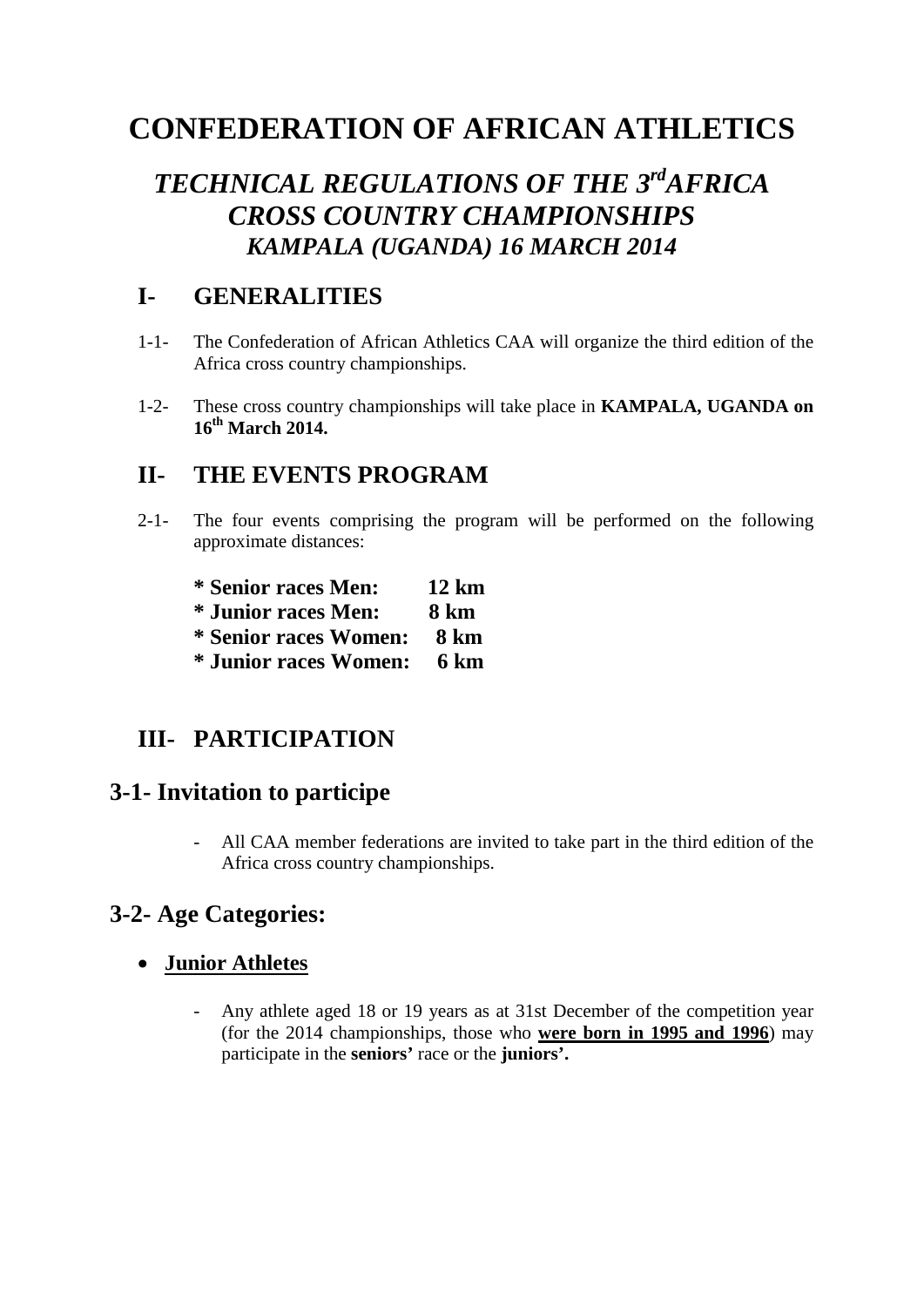#### • **Youth athletes**

Any athlete aged 16 or 17 years as at 31 December of the competition year (for the 2014 championships, those who were **born in 1997 and 1998**) may participate only in the **juniors' race.**

#### • **Athletes aged under 16 years**

- No athlete aged less than 16 years as at  $31<sup>st</sup>$  December of the competition year (for the 2014 championships, those **who were born in 1999 and after**) will be allowed to enter on any race.
- On arrival, the chiefs of delegations must show athletes' passports or any other official documents with the date of birth so that the organizers may make some photocopies of them.

#### **3-3- Entry rules**

- For all races, **a maximum of eight (8) runners** will be allowed to enter, **six (06)** will be allowed to start **among whom four (04)** will have their results appear in the ranking.
- The individual entries will be accepted in any one of the four races and at the arrival, athletes will be able to be selected to receive corresponding individual rewards.

### **3-4- Preliminary entries**

They shall indicate the number of participants and officials as well as the travel dates and shall be sent to the Local Organizing Committee (LOC) **January 6th 2014** at midnight latest( UGANDA local hour) with a **copy to the CAA**

### **3-4- Final entries**

- They shall indicate: the event, name, surname and athletes' date of birth, names of accompanying officials.
- Final entries may be sent to the LOC with a copy to the CAA as from **February 17th 2014 and shall be closed on Monday 3rd March 2012 at midnight** (UGANDA local time).

## **3-5- final confirmation of entries**

- The final confirmation of entries shall be communicated as soon as teams' arrival at the accreditation center and in any case before the start of the technical meeting at latest.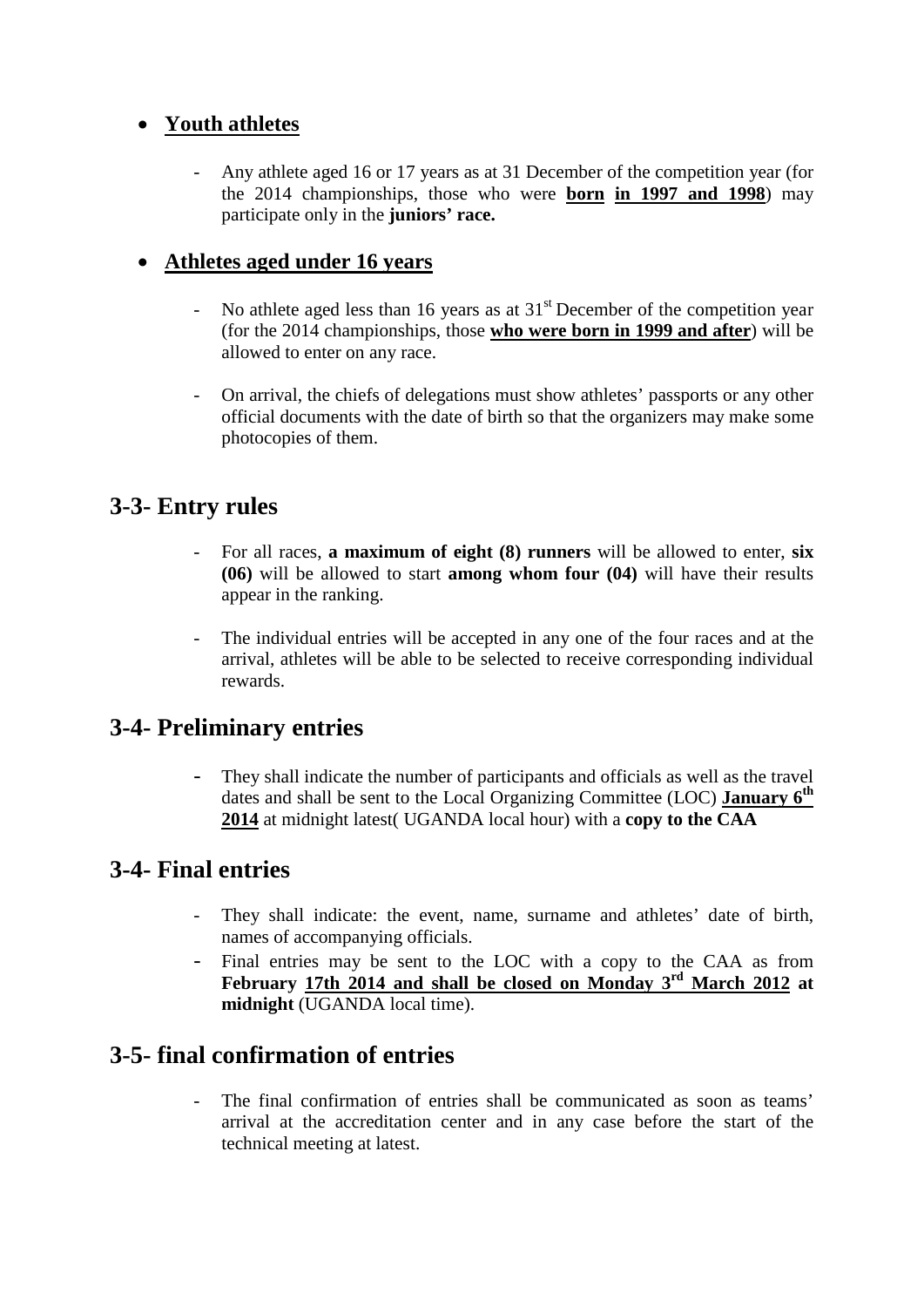### **3-6- National Uniform**

- All athletes of the same team shall wear the official uniform of their delegation, of the same color during the competition and during all the ceremonies.
- The official uniform shall be in accordance with the IAAF rules and regulations
- All the participating member federations shall come with their national uniform for inspection during the accreditation procedures.

## **IV CLASSIFICATION**

- In all races, the first four (04) finishing athletes shall count for classification per team.
- Each race shall have a separate classification.
- The points will be allocated according to the ranking of the each athlete. For example, the  $1<sup>st</sup>$  scores 1 point, the  $2<sup>nd</sup>$  scores 2 points, the 3rd scores 3 points and so on and so forth.
- The results of teams shall be defined according to the total number of points obtained by athletes counting for the classification of each team.
- The winner team shall be the team with the smallest number of points.
- If a team finishes incomplete, the runners finishing the event shall be classified individually and will be allowed to compete for the individual awards.
- For the definition of the total number of points, athletes participating individually or those belonging to teams finishing incomplete shall not be deducted from the event's classification for the determination of the classification per team.
- Tied teams shall be separated to the benefit of the team which last runner counting for the classification is the best placed one.

## **IV- TECHNICAL ISSUES AND SPECIFICATIONS**

#### **5-1- The Course**

- Delegations will be provided with detailed information about the course on arrival and during the technical meeting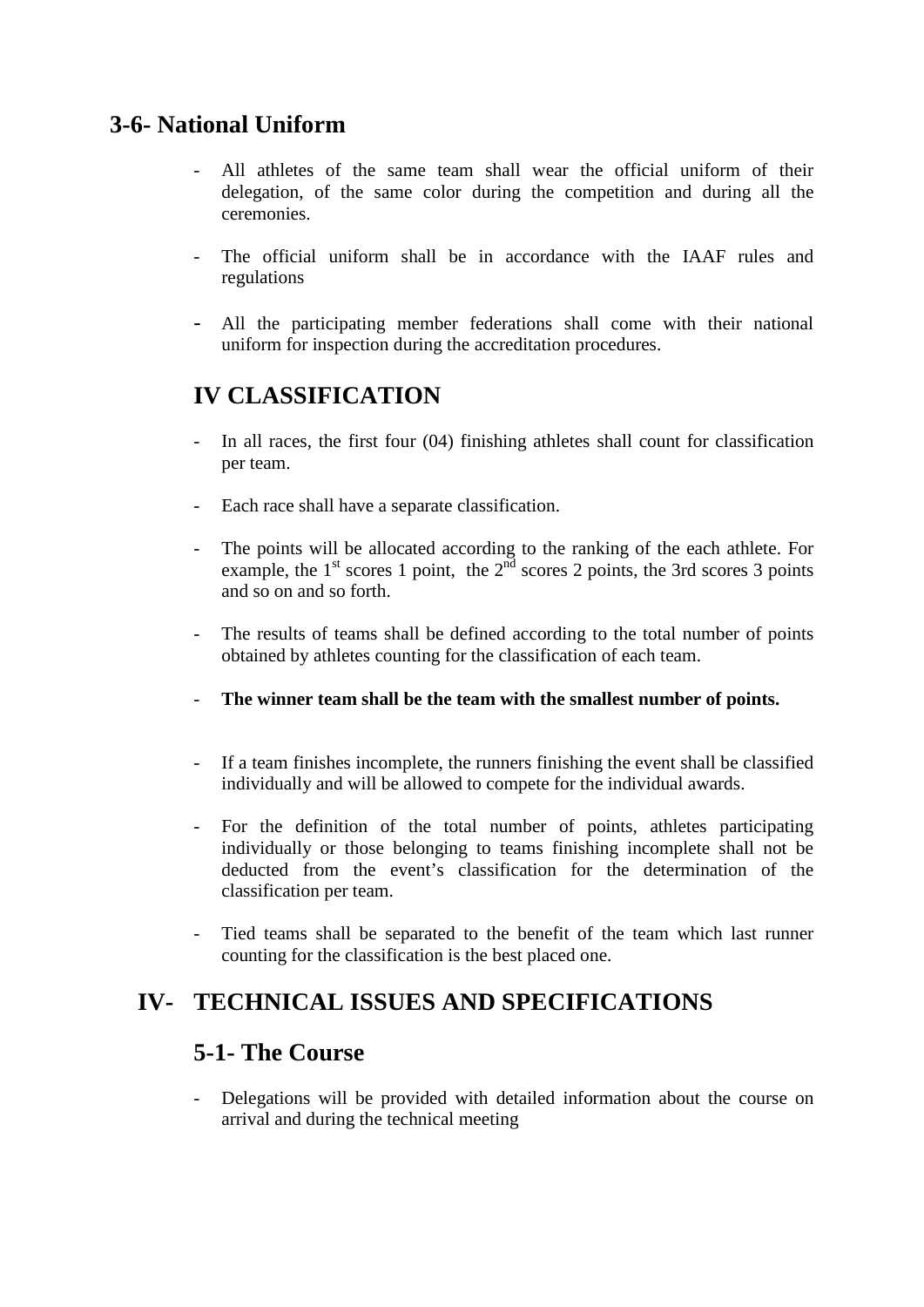## **5-2- Technical Facilities along the course**

- A certain number of installations, with technical and functional purposes shall be made available by the LOC; all these installations may be visited after the technical meeting. They are :
	- The warm-up area
	- The call room
	- The start zone
	- The post competition zone comprised by: a mix zone for interviews with the Medias, an assembly zone for the protocol ceremonies and possibly for anti doping controls.

## **5-3- The Technical Information Center(CIT)**

- A technical information center shall be placed inside the competition site; the center will help as link between delegations, the technical secretariat, the organizing committee and the technical delegate.
- This technical information center will be responsible of urgent notifications and team leaders and officials will be able to collect the main technical results there.

## **5-4- Technical meeting**

- A Technical meeting will be held on Saturday 15 March 2014. A maximum of two representatives per delegation are allowed to take part in this meeting. The exact time and venue of the meeting will be communicated to delegations.

### **5-5- Bibs**

- Athletes' bibs shall be provided for by the Local Organizing committee

## **V- ATHLETE'S BEHAVIOR**

- Any athlete whose behavior is infringing the sponsors' rights will have himself inflicted punishment.